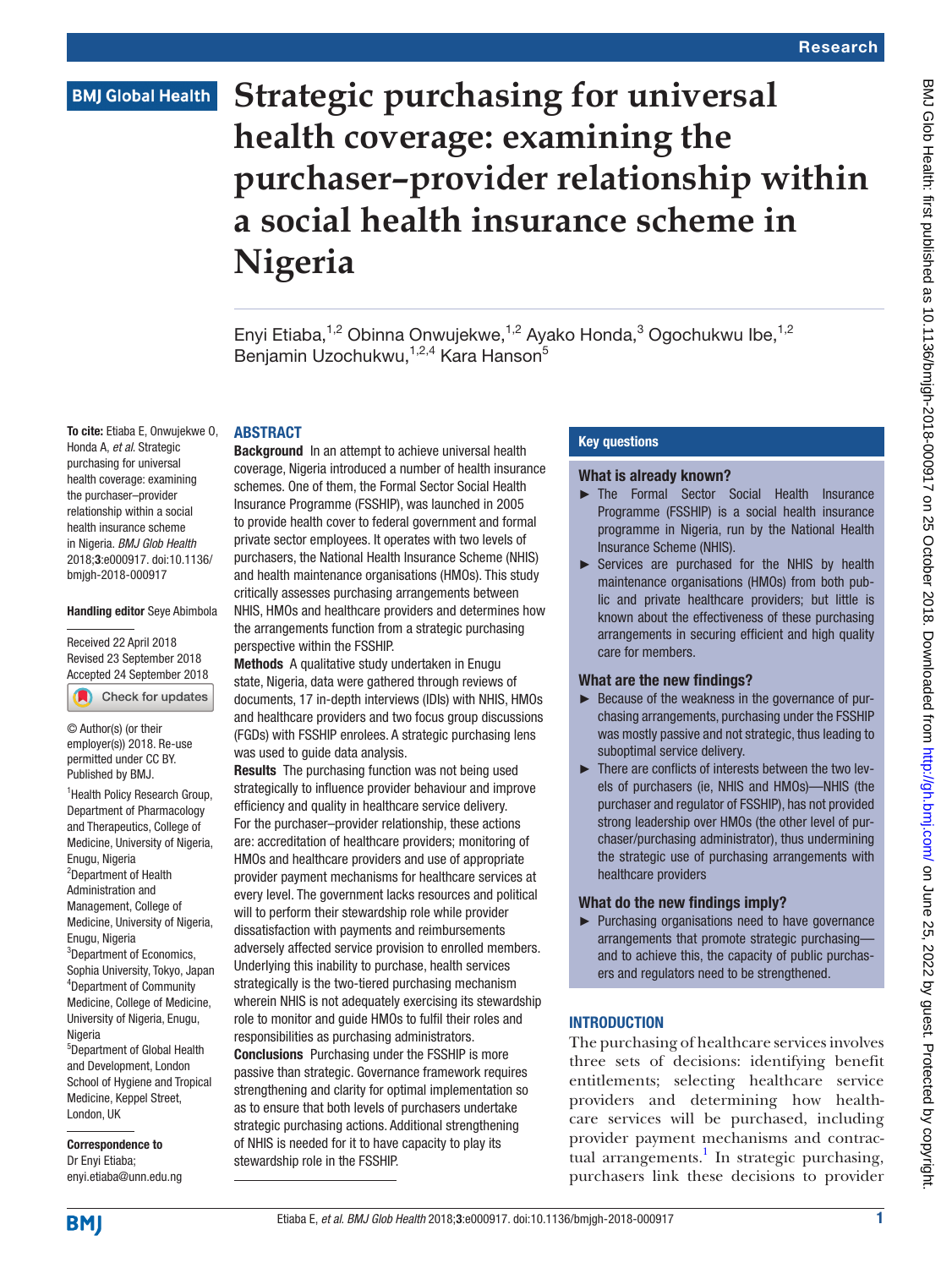behaviour to encourage providers to pursue equity, efficiency and quality in service delivery[.1](#page-8-0)

Strategic purchasing is currently receiving renewed and increasing attention as one of the strategies to achieve universal health coverage, and policy debates are moving away from performance-based financing and its reported challenges to a broader approach of strategic purchasing and attention to the wider environment of purchaser– provider relationships. $2-6$  Contracts describe how resources are transferred from purchasers to providers, how purchasers monitor providers, how providers are accountable to purchasers for their performance and how purchasers make decisions and are accountable to providers for those decisions.<sup>78</sup> The government is expected to play a stewardship role in the purchasing arrangement, fitting this arrangement into a nation's health policy framework.<sup>2</sup>

In strategic purchasing, purchasers use pooled funds to buy healthcare services for certain groups or the entire population, using levers that encourage healthcare providers to improve health service quality and efficiency. In addition, as the purchaser represents the people in purchasing decisions, they must ensure that mechanisms are in place to identify and reflect people's needs, preferences and values in purchasing decisions, and hold healthcare providers accountable to the people. Furthermore, government is required to play a stewardship role by providing a clear policy framework and appropriate guidance to ensure that resource allocation and purchasing decisions are linked to public health priorities.<sup>9</sup>

Strategic purchasing entails some form of contract between purchasers and providers and encourages the organisational separation of purchasers and providers in order to facilitate the contractual relationship.<sup>[7](#page-8-2)</sup> To strengthen the purchasing function of healthcare financing and move towards strategic purchasing, many Asian and African countries have been undertaking healthcare purchasing reform and a number of countries have introduced, or are planning to introduce, mandatory insurance mechanisms. This approach facilitates the organisational split between purchasers and providers.[2](#page-8-1) While empirical studies on healthcare purchasing in low-income and middle-income countries (LMICs) setting are limited in number, recent studies show that purchasing is still predominantly passive and a number of factors constrain strategic purchasing including: fragmentation of pooled funds; beneficiary dissatisfaction with benefit packages and quality of service and provider payment challenges.<sup>10-14</sup>

Nigeria has seen the development of a service delivery model in which third party payers are organisationally separate from service providers, and the operations of the providers are managed by contracts, $\frac{15}{15}$  also known as a 'purchaser–provider split'. This model is used within the Formal Sector Social Health Insurance Programme (FSSHIP) that was established in 2005 under the National Health Insurance Scheme (NHIS) to provide formal

sector employees (both public and private) with financial risk protection when accessing healthcare services. Under the FSSHIP, the NHIS, a public purchaser, contracts health maintenance organisations (HMOs) as mid-level purchasers to manage contracts with public and private healthcare providers.<sup>16</sup> The FSSHIP stipulates that employers contribute 10% and employees 5% of their basic salaries. It is a federal government scheme and states are not legally obliged to join the programme. All federal public sector employees and their dependants (spouse and four children under 18 years) automatically qualify for enrolment in the programme. FSSHIP uses HMOs as purchasers. HMOs can be privately or publicly owned and are accredited and registered by the NHIS to purchase healthcare services from providers on behalf of the NHIS.[17](#page-8-7) HMOs do not directly provide healthcare services and are not allowed to do so. $^{18}$  $^{18}$  $^{18}$  HMOs can function at the national, zonal or state levels. National HMOs should, ideally, have an office in each of Nigeria's 36 states; zonal HMOs should have an office in every state of the relevant geopolitical zone that they represent; and state HMOs, in addition to a state head office, should have offices in every senatorial district in the state (three per state) and in every local government area where there are up to  $5000$  enrolees.<sup>17</sup> The national, zonal and state HMOs perform the same functions and differ only in terms of the share capital requirement to be remitted to NHIS and the geographical areas they cover.<sup>[17](#page-8-7)</sup>

Providers are a mix of public and private healthcare facilities. NHIS requires that they offer beneficiaries the services outlined in predetermined benefit packages, comply with an essential drug list and act as gatekeepers for NHIS in relation to referrals.<sup>[17](#page-8-7)</sup> Providers receive capitation payments for primary healthcare services and fee-for-service (FFS) payments for hospital care from NHIS, through HMOs, when FSSHIP members access healthcare services. Beneficiaries are allocated to HMOs by NHIS. If beneficiaries are not satisfied with services, they can change providers after a given period of time but are unable to change HMOs.[17](#page-8-7) [Table](#page-2-0) 1 below summarises what is purchased, for whom and by whom.

This paper critically examines how the contractual arrangements between healthcare providers and the two-tiers of FSSHIP purchasers function from a strategic purchasing perspective. It also provides information on how the flow of resources, information (including monitoring and communication) and decision-making authority shape the purchaser–provider relationship.

### **METHODS**

This study was undertaken in Enugu state, Nigeria. Enugu state, one of 36 states in Nigeria, is situated in the southeast geopolitical zone. Since the FSSHIP currently covers only federal employees, it is felt that findings from Enugu state are likely to be generalisable to other states, limited only by local contextual factors. The population of Enugu state was estimated to be approximately 3.9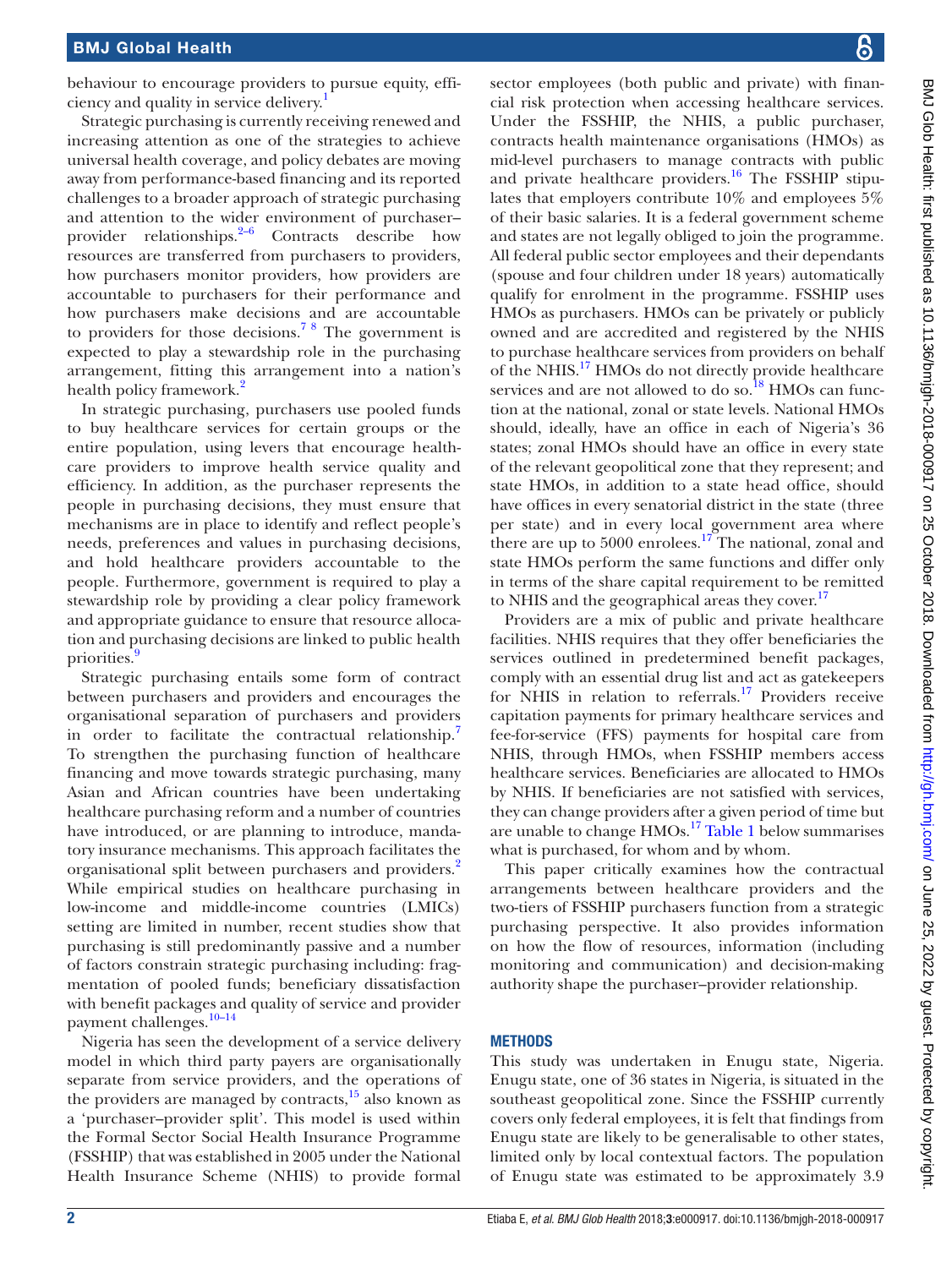<span id="page-2-0"></span>

| A description of the Nigerian FSSHIP<br>Table 1 |                                                                                                                                                                                                                                                                                          |  |
|-------------------------------------------------|------------------------------------------------------------------------------------------------------------------------------------------------------------------------------------------------------------------------------------------------------------------------------------------|--|
| <b>Purchasers</b>                               | NHIS and HMOs. NHIS purchases tertiary services directly from state and federal tertiary<br>care providers while primary and secondary care services are purchased through HMOs.<br>They receive funds from the national government through the NHIS to purchase healthcare<br>packages. |  |
| What services are purchased?                    | Predetermined primary, secondary and tertiary care packages with some partial and total<br>exclusions. Packages are same for all enrolees and are decided by the NHIS.                                                                                                                   |  |
| Who uses the services?                          | Federal civil servants and organised private sector (formal private sector organisations with<br>more than 10 employees). Coverage is only about 5% of the Nigerian population.                                                                                                          |  |
| Who provides services?                          | A mix of public, private and faith-based organisations.                                                                                                                                                                                                                                  |  |
| How are providers paid?                         | Primary care health services are reimbursed through capitation, secondary and tertiary care<br>through fee-for-service (FFS). Public and private providers are reimbursed at the same rate.                                                                                              |  |
|                                                 |                                                                                                                                                                                                                                                                                          |  |

FSSHIP, Formal Sector Social Health Insurance Programme; HMOs, health maintenance organisations; NHIS, national health insurance scheme.

million in 2013.<sup>[19](#page-8-9)</sup> [Table](#page-2-1) 2 below highlights the contextual characteristics of Enugu state in relation to the FSSHIP.

#### Data collection

Data was collected by review of documents, in-depth interviews (IDIs) and focus group discussions (FGDs). A total of 17 IDIs (4 NHIS purchasers, 6 HMO purchasers, 4 public providers and 3 private providers) and 2 FGDs were conducted (1 with 8 male FSSHIP members and 1 with 12 female FSSHIP members). Documents were primarily used to establish the formal, de jure relationship as set out in policy/programme guidelines while interviews and FGDs and IDIs were then employed to examine what happens in practice.

Participants in IDIs and FGDs were chosen to reflect the four main actor groups involved in healthcare purchasing—purchasers, providers, citizens and government—as identified using the analytical framework explained below. IDIs and FGDs were used to elicit

<span id="page-2-1"></span>

| Contextual characteristics of Enugu state, Nigeria<br>Table 2 |                                                     |  |  |
|---------------------------------------------------------------|-----------------------------------------------------|--|--|
| Variable                                                      | <b>Finding</b>                                      |  |  |
| Population estimate in study<br>period (2013)                 | 3.9 million                                         |  |  |
| Federal government<br>establishments                          | 87                                                  |  |  |
| Number of federal employees                                   | 18 000 (0.46% of the<br>population)                 |  |  |
| NHIS registered providers at<br>time of study                 | 70                                                  |  |  |
| Registered HMOs at time of<br>study                           | 16                                                  |  |  |
| Total number health facilities                                | 962                                                 |  |  |
| <b>Public facilities</b>                                      | 492, 492 secondary 492<br>primary health facilities |  |  |
| Private facilities                                            | 96 secondary, 242 primary<br>health facilities      |  |  |
| Source. <sup>1934</sup>                                       |                                                     |  |  |

HMOs, health maintenance organisations; NHIS, national health insurance scheme.

relevant and in-depth information for each of the actor groups involved in healthcare purchasing and triangulate the data obtained in the study.

IDIs were undertaken with: Enugu state NHIS officials (in both purchasers and government roles), HMOs as healthcare purchasing administrators and healthcare providers, both public and private. An initial list of potential healthcare providers was subject to purposive selection that considered: the level of healthcare services (primary, secondary and tertiary) provided, a mix of public and private providers. Those providers who offered more than one level of service were identified as key respondents. Interviews was discontinued until no new information was obtained (saturation). To obtain HMO participants for the IDIs, 16 HMOs were identified as having offices in Enugu state, of these six gave consent to be included in the study.

Two FGDs were held with FSSHIP members, one with male FSSHIP members and another with female members. Participants in the FGDs were purposively sampled from six (6) Federal Ministry offices in Enugu state (the target population of FSSHIP was originally federal government workers, but the NHIS is currently trying to expand coverage). Administrative officers assisted in the selection of two participants from each Ministry. Where they exist, the health insurance desk officer was included in the FGD due to their role linking the insurance scheme and Ministry staff.

Interviews and discussions were conducted in English by trained interviewers and facilitators; audio-recorded with study participants' consent and transcribed verbatim. The accuracy of transcriptions was checked against audio-recordings by the IDI interviewers and FGD facilitators before coding was undertaken.

#### Analytical framework

This study was undertaken as part of a multicountry study that examined how healthcare purchasing functions in 10 African and Asian countries. $20$  The study applied an analytical framework based on Figueras, *et al*, [21](#page-8-11) to examine key purchasing relationships including: (i) purchasers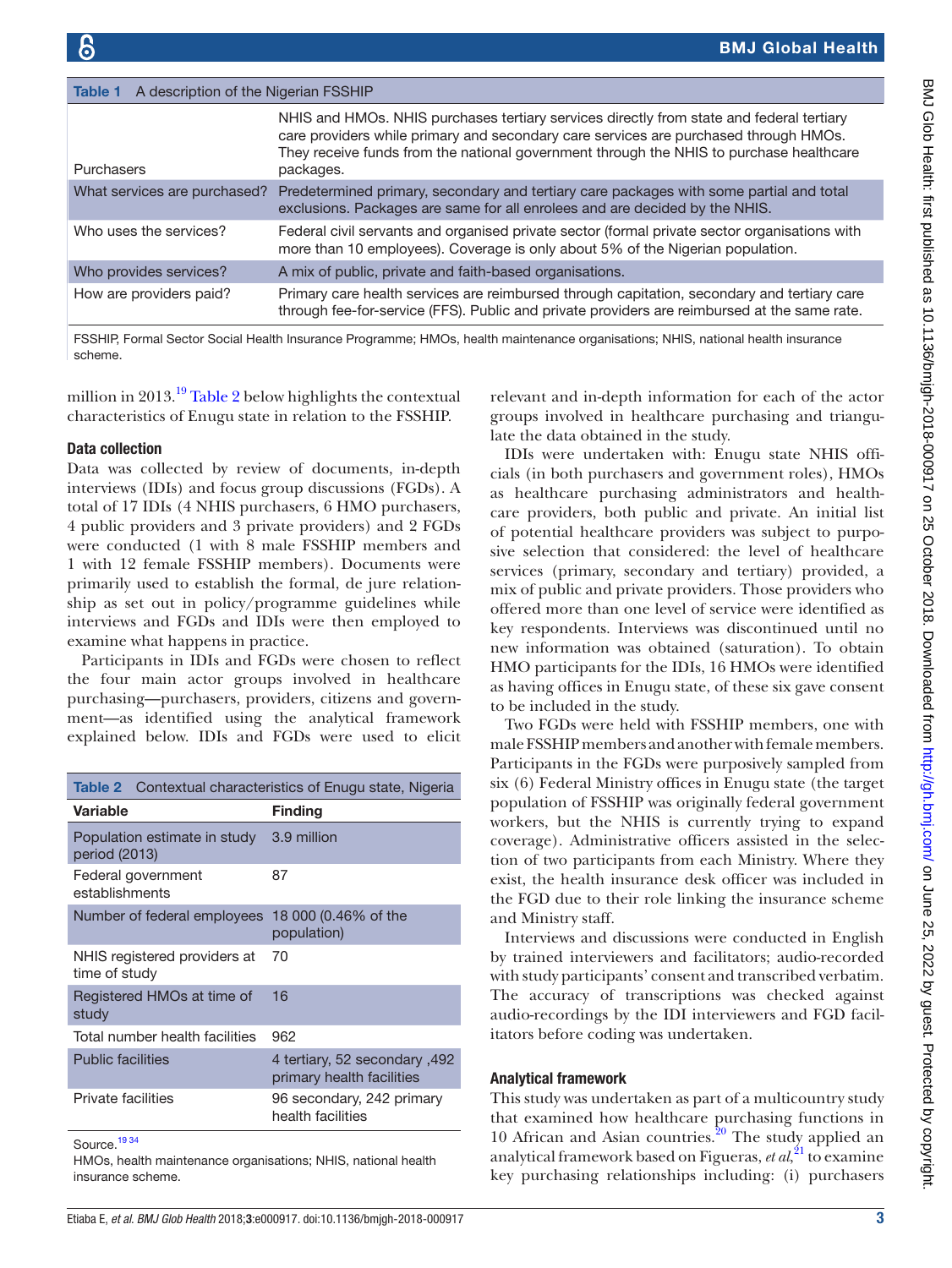and providers, (ii) government and purchasers and (iii) citizens and purchasers. The framework was used to develop a list of strategic purchasing actions for each actor group, which then formed the analytical basis for the multicountry study. The analytical framework used in the multicountry study has been reported elsewhere. $22-24$ 

This study applied the framework to map the actors involved in FSSHIP healthcare purchasing with a focus on identifying the roles and responsibilities of the actors in the purchaser–provider relationship. In strategic purchasing, the purchaser–provider relationship concerns purchasers' use of financial, contractual, regulatory and monitoring mechanisms as levers to ensure that healthcare providers deliver technically efficient and quality services. The strategic relationship requires purchasers to consider: (1) the criteria used to select providers; (2) the form of contract employed; (3) the mechanisms by which providers are paid; (4) how prices for services are set, and whether prices are affordable and realistic and (5) the mechanisms put in place to monitor performance. The analytical framework, based on 'ideal' purchasing actions, was used to identify how purchasers: (1) select providers, considering the range and quality of services and location of providers; (2) establish service agreements/contracts; (3) develop formularies and standard treatment guidelines; (4) design provider payment methods and establish payment rates that encourage efficiency and service quality; (5) audit provider claims; (6) monitor provider performance and act on poor performance; (7) make timely payments to providers and (8) allocate resources equitably between providers. $\frac{20}{20}$  $\frac{20}{20}$  $\frac{20}{20}$ 

These ideal strategic purchasing actions were compared with what is expected from purchasers as indicated in policy, law and regulations (the policy design) to identify policy design gaps; and the policy design was compared with what purchasers actually do in current purchasing practices (actual practice) to identify implementation gaps. The purchasing relationship framework and the list of strategic purchasing actions informed the creation of initial codes for data analysis.

#### Data analysis

Data were analysed using QSR NVIVO 10 software. Thematic analysis was undertaken using the study's analytical framework. Analysis started with familiarisation by reading and re-reading the datasets. A list of themes built around the purchasing actions was generated from the framework and formed the initial set of codes for analysis. Additional codes were added to this list to accommodate key issues that emanated from the dataset. The comprehensive list of codes was then used to analyse the whole data set.

#### **FINDINGS**

Findings first describe how NHIS selects, contracts and regulates HMOs and how both the NHIS and HMOs share responsibility for the purchase of healthcare services for FSSHIP members. Subsequently, findings are presented on the selection of healthcare providers, monitoring of healthcare provider performance by purchasers, provider payment mechanisms and inclusiveness of the purchasing decision-making process.

#### Selection and regulation of HMOs

NHIS accredits, reaccredits, registers and contracts HMOs to play an intermediary (or purchasing administrator) role between NHIS and healthcare providers. To achieve accreditation, HMOs must first apply for a specified license (ie, state, zonal or national HMO). NHIS then visits the HMO and checks that the HMO is (i) registered as a limited liability company, (ii) registered with the NHIS, (iii) meets the required minimum capital base and (iv) has the basic infrastructural requirements to operate as a national, zonal or state HMO, as stated in the Revised NHIS ACT. $^{18}$  Specifically, HMOs manage contracts between NHIS and healthcare providers for the provision of primary and secondary healthcare services. The contract outlines the conditions of service delivery, including payment methods, arbitration processes, the duration of the agreement and conditions for termination or amendment of the agreement. HMOs are not involved in the selection or accreditation of healthcare facilities but are required to work with providers accredited by the NHIS. HMOs are expected to establish a tripartite agreement with accredited facilities (which is co-signed by NHIS) and the NHIS.<sup>17</sup> NHIS in turn regulates the HMOs and providers. NHIS pays HMOs an administration fee for their services, which is 10% of the payment to the providers. Because they act primarily as financial intermediaries in the relationship between the NHIS and the providers, HMOs bear no financial risk.<sup>[25](#page-8-13)</sup>

Findings revealed that, in practice, the NHIS seldom undertakes the reaccreditation process or the periodic review of either healthcare providers or HMOs, partly due to financial and human capacity constraints. There have been cases where sanctions have been imposed on HMOs following reviews, but these cases are rare and not all HMOs and facilities are reviewed within a given timeline.

In a year we were supposed to carry out monitoring and accreditation of about three thousand facilities per zone. You'd find out that you can't go to some facilities even once……NHIS wants to be regulating the private health insurance. They want also to be regulating social health insurances [including HMOs] and they also want to be dictating the quality assurance and they don't have the means (IDI with NHIS staff member 1).

Many HMOs are owned by financially and politically affluent citizens, some of who serve as members of the NHIS governing council as there is currently no legislation prohibiting this. This appears to constrain the ability of NHIS to effectively regulate HMOs.

Many of the big shots in the country have their HMOs. How do you want to tell them that their HMO is not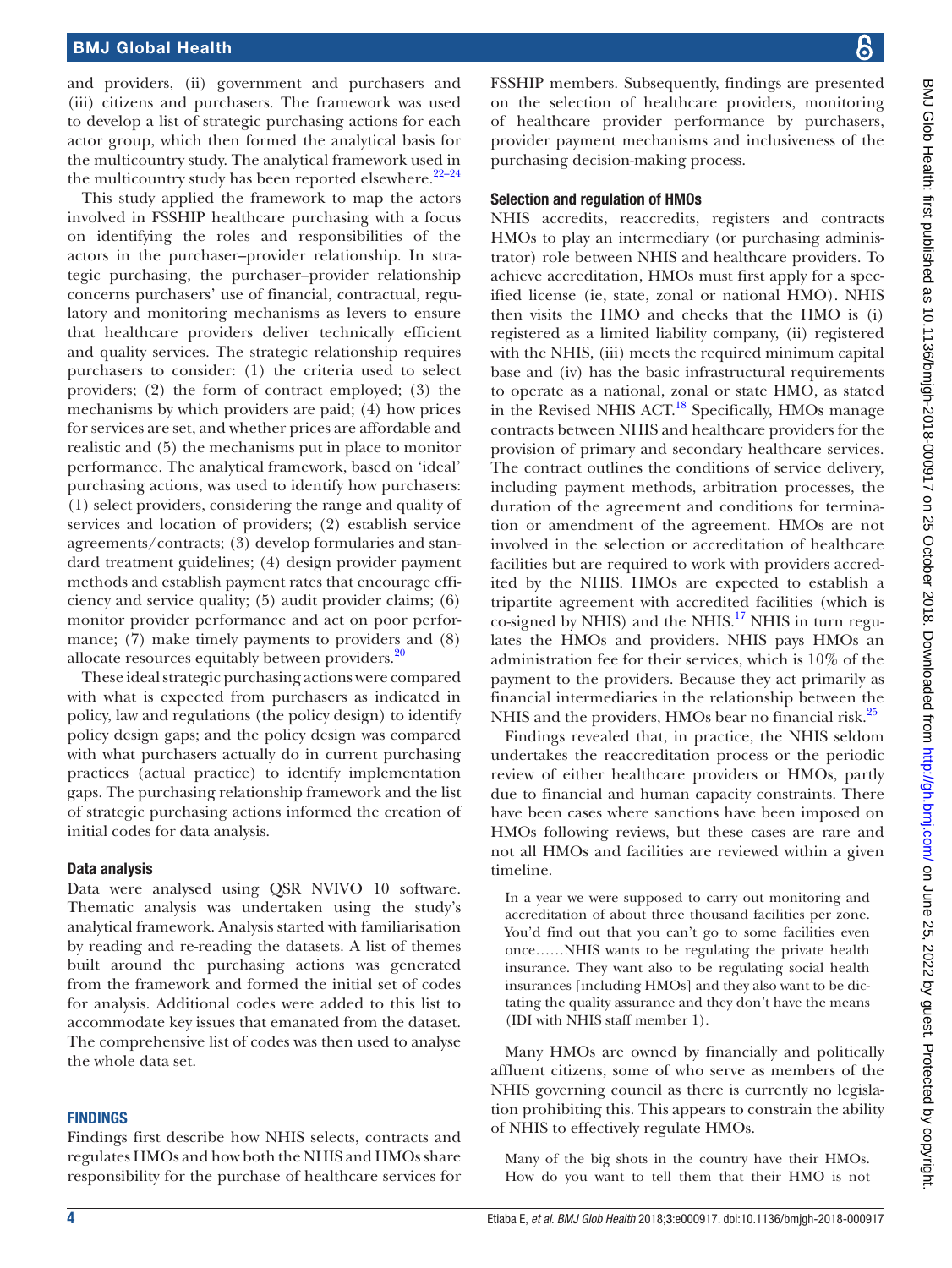functioning? You can't say that. They will ask you why you think you are there, and they will remove you…in fact, at a time the chairman of our NHIS, appointed by the president, was an HMO owner… (IDI with a NHIS staff member 1)

…when you want to take action [to regulate HMOs], they [HMOs] will move in on the ES [executive secretary] and lobby him, the ES will tell you to please leave them [HMOs]. So, you won't have anything sufficient when you [NHIS as a regulator or a top layer purchaser of FSSHIP] want to move against them [HMOs] and that is that… (IDI with a NHIS staff member 4)

## Selection of healthcare providers—the accreditation mechanism

NHIS accredits and registers healthcare providers and is supposed to reaccredit them after a probation period of 2 years. Providers are selected for accreditation by the NHIS based on their ability to provide primary, secondary or tertiary care services. They are expected to satisfy a set of minimum requirements that includes facility level requirements, personnel requirements (both scope and skill), equipment and registration requirements with relevant professional bodies. These requirements are tailored to each type of provider, that is, primary, secondary or tertiary. $17$  The NHIS also decides, following inspection, whether a facility will offer primary or secondary care or both to FSSHIP enrolees.

As mentioned above, in practice, NHIS seldom reaccredits healthcare providers after the probationary period due to a lack of human and financial resources and a relatively large number of healthcare providers requiring reaccreditation. Consequently, healthcare providers who initially received accreditation from NHIS often continue providing healthcare services to enrolees under NHIS without reaccreditation.

Some providers nominate themselves for accreditation and initiate the accreditation process. Self-nomination can be seen as positive willingness to participate in the scheme and to prepare for accreditation and can draw the attention of NHIS to a facility sooner than if the facility had waited for a routine NHIS provider identification and inspection.

…they [healthcare providers] apply that they want to be accredited with the NHIS. But it's just an application; it could be obliged that opportunity or denied after they've come for inspection. (IDI with a HMO staff member 2)

### Monitoring and accountability mechanisms

HMOs are required to make quarterly visits to healthcare providers to ensure quality and efficiency in healthcare service provision. As stipulated in Section 44 of the revised NHIS Act, healthcare providers must institute programmes that ensure: (i) healthcare services are of good quality and high standard; (ii) basic healthcare services are of uniform standard throughout the country; (iii) the use of medical technology and equipment is consistent with actual needs and standards of medical

practice; (iv) medical procedures and the administration of drugs are appropriate and comply with accepted medical practice and ethics and (v) the medication used in the provision of healthcare in the country is included on the Essential Drug List published by the Federal Ministry of Health.<sup>18</sup> Healthcare providers are also required to send information on health service outputs (an 'encounter form') for individual patients they see, to NHIS through HMOs. HMOs are to develop guidelines on how to carry out these functions.

Most HMOs are aware they are required to pay quarterly monitoring visits to registered providers; but they have not developed and harmonised clear guidelines for these visits and there seems to be large variations in the frequency and approach to monitoring visits to providers by HMOs.

Yes, they come in and try to interview the enrolees. Maybe they can come into the hospital and see patients around. In that way, they start asking them what challenges they face. Are you getting the services you want? In that way they monitor service utilisation. (IDI with a public provider 7)

Seldom, they do come; just seldom. But sometimes, they organise what you call providers forum that they have an association they call HEMCAN, that is, Health Maintenance Organisation Association of Nigeria. Then, they usually call up all the providers into a forum. It's usually quarterly, but they don't keep to it. In the last six months, I don't think they've done much. (IDI with a private provider 5)

Well, I have never seen them; unless they come in my absence*…*I believe that the HMOs should occasionally send their staff down to the facilities where they send patients; at least to interact with the providers to know what their challenges are… (IDI with a private provider 4)

Providers report that the monitoring undertaken by HMOs seems to emphasise financial flows rather than healthcare service delivery by providers. Providers base this opinion on the fact that HMOs frequently visit the accounting departments of the healthcare providers.

The Abuja people [the HMO in Abuja office], they normally come [for a financial audit] to the zonal offices four times a year; they will get feedback from us, most of the time, they make use of this hospital as a pilot study to check the performance of NHIS. Then the zonal office, they always come in weekly or twice weekly, because if there is any case that we cannot handle [in terms of the costs of treating the FSSHIP members], we normally refer the matter to them. So that is it, the communication is almost on daily basis with the zonal office.(IDI with an administrative staff at public provider)

In terms of monitoring healthcare service quality, many HMOs make ad-hoc visits to healthcare providers and directly interact with FSSHIP members to assess members' perception of healthcare service quality (rather than developing a set of indicators to monitor healthcare service delivery). While some HMOs feel that they can rely on their members to provide accurate feedback on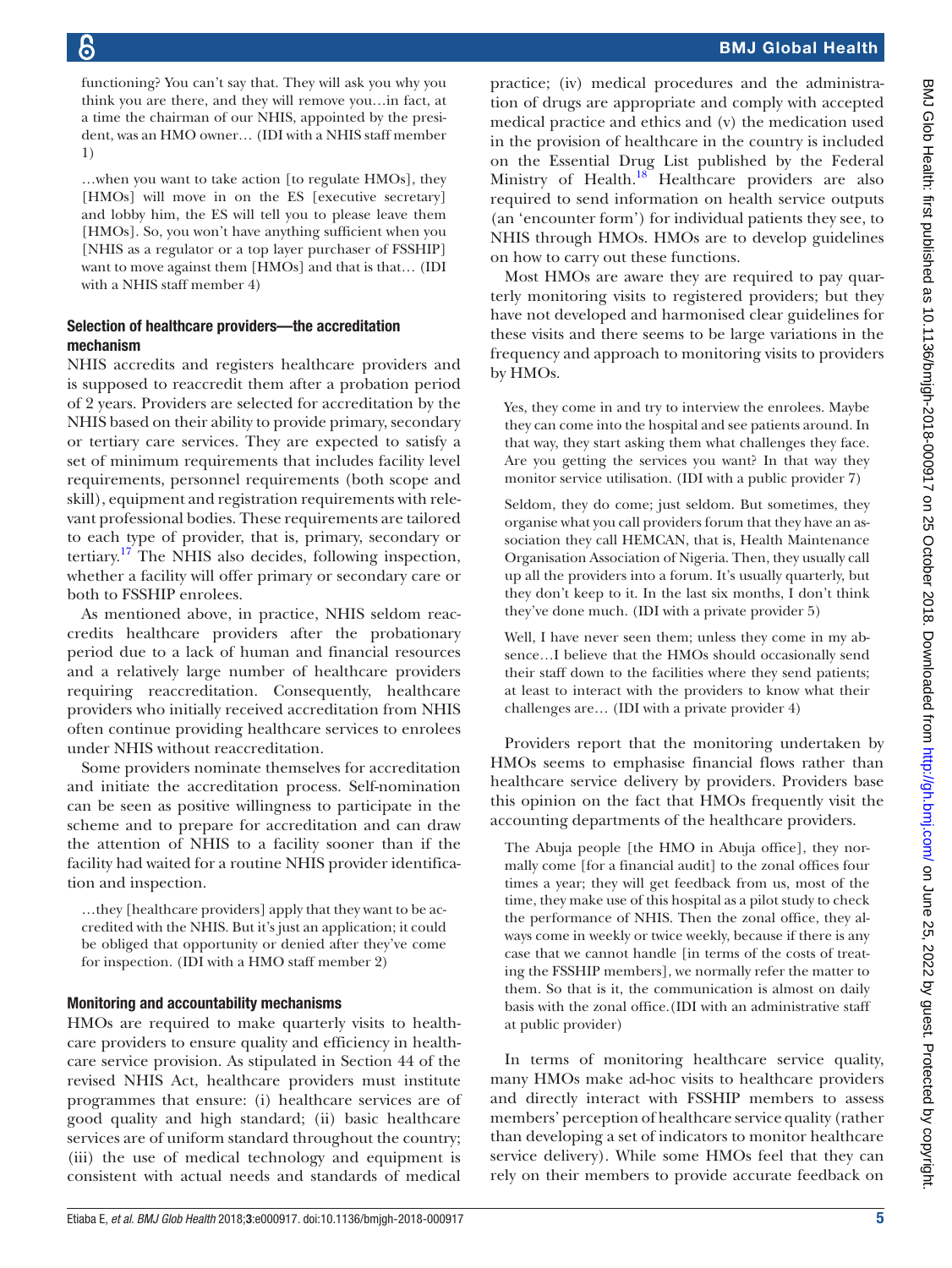provider performance, others are more cautious about relying solely on feedback from members.

> …you cannot ask a provider whether he is giving quality care and he will tell you no?; he will always admit that he's giving quality care. So how do you find out? It's from the patients (IDI with a HMO staff member 4)

> That's the only way…if you get the complaints from the enrolees, some of them can exaggerate. They will tell you what is not there. But when you get down to your own investigation, you will find out that actually, he or she was wrong. So when we do our own quality assurance, we can attest to that. (IDI with a HMO staff member 2)

On the other hand, some providers consider current HMO monitoring systems to be poor and think that there needs to be more interaction with providers to monitor and supervise healthcare service provision.

…they (HMOs) should actually have people on ground. You will come, go through the case notes, see what this person [patient] has been using, discuss with the doctor, because he [patient] is your client. He [patient] needs satisfaction, they [HMO] need to come and monitor. They are not interested, all they are interested is in: send bill and we will do…they are not into the practice, they are not into the supervision, but they are supposed to supervise. (IDI with a private provider 5)

They should visit the facilities and see what is on ground, you know, and interact closely with the providers so that they can appreciate the problem. Like for the other HMOs, for instance, the ones set up by banks, you know, we don't see them. It's only we send bills, they talk to us on phones and all that; so it's like a faceless communication (IDI with a private provider 4)

## Provider payment mechanisms

Policy documents reveal that NHIS transfers advance payments to HMOs on a quarterly basis.<sup>[17](#page-8-7)</sup> HMOs then make capitation payments and reimburse providers for fee-for-service claims. Capitation payments (N750/\$4.41 per member per quarter) are paid to providers for a predetermined package of primary healthcare services. FFS payments are reimbursements for secondary care in the predetermined benefit package and providers are expected to make claims after services have been provided to enrolees. The payment levels are actuarially determined by NHIS and reimbursement rates are the same for public and private providers. HMOs are expected to make timely payments to healthcare facilities. Facilities are required to make fee-for-service claims monthly and these claims should be settled within 14 days of receipt by HMOs. HMOs are expected to make capitation and fee-for-service payments to providers on a monthly basis and send payment reports to the NHIS. In addition, HMOs are required to submit annual reports and audited accounts to NHIS.

Providers are not satisfied with the fee-for-service reimbursements; they report that payments do not cover costs of care, and that this negatively impacts on the quality

of services offered to enrolees. Providers have a general reluctance to offer services that may potentially exceed the reimbursement ceiling, even if those services are judged to be in the best interests of enrolees.

…for instance, there was once an asthmatic patient came to the hospital, we had to nebulise; so we charged for nebulisation. An officer from Lagos, working with one of the HMOs came down, flew down to Enugu, to find out what is going on, that their doctor said that there is nothing like nebulisation [on the service list]. So, because it's not listed, and you will not withhold that service because it is not listed. Our main focus is to save life, first of all.' (IDI with a private provider 4)

This level of discontent appears to be higher among private providers than public providers, who receive payment for government salaries in addition to capitation and fee-for-service payments for FSSHIP members.

Well, for a private individual, they may not break even; but for this hospital, because of the number of enrolees [in FSSHIP], that is the reason why we are breaking even. The capitation fee is not adequate, in my own opinion anyway, because if you consider a private institution, and maybe they may not have enough patients, they may not be able to meet up with the challenges; to give those drugs and other necessary services, but because this place is government owned, and we have reasonable number of patients; that is the reason why we are breaking even, we are trying to cover up. So it's not that the capitation fee is enough but we have to manage. (IDI with a public provider 2)

Both public and private providers reported that they often experience delays in receiving capitation payments and reimbursements for fee-for-service claims from HMOs. The delay in fee-for-service reimbursement is partly due to a lengthy claim verification process. This process can take months due to the fact that any queries on claims by HMOs are documented and returned to providers for further clarification and then sent back to the HMOs. In addition, a small number of providers fail to send claim forms in a timely manner, affecting their own payments and the accounting processes of the relevant HMOs. The NHIS guidelines stipulate that the NHIS is required to supervise, monitor and perform regular audits of HMOs to ensure that healthcare providers are paid in a timely manner. Currently, the NHIS does not perform these tasks on a regular basis.

Delays in payment from HMOs, together with dissatisfaction with payment rates, have discouraged healthcare providers from treating FSSHIP members in a timely manner and with appropriate care; some beneficiaries have been refused treatment, because the providers are owed money by the HMO.

"…There is something they [providers] are doing now when you go to the hospital…, they will ask you to wait while they go to call the HMO to get approval to treat that illness… There was a day, I was there till evening, and I didn't get the go ahead, and they asked me to go… (FGD with female FSSHIP member 8).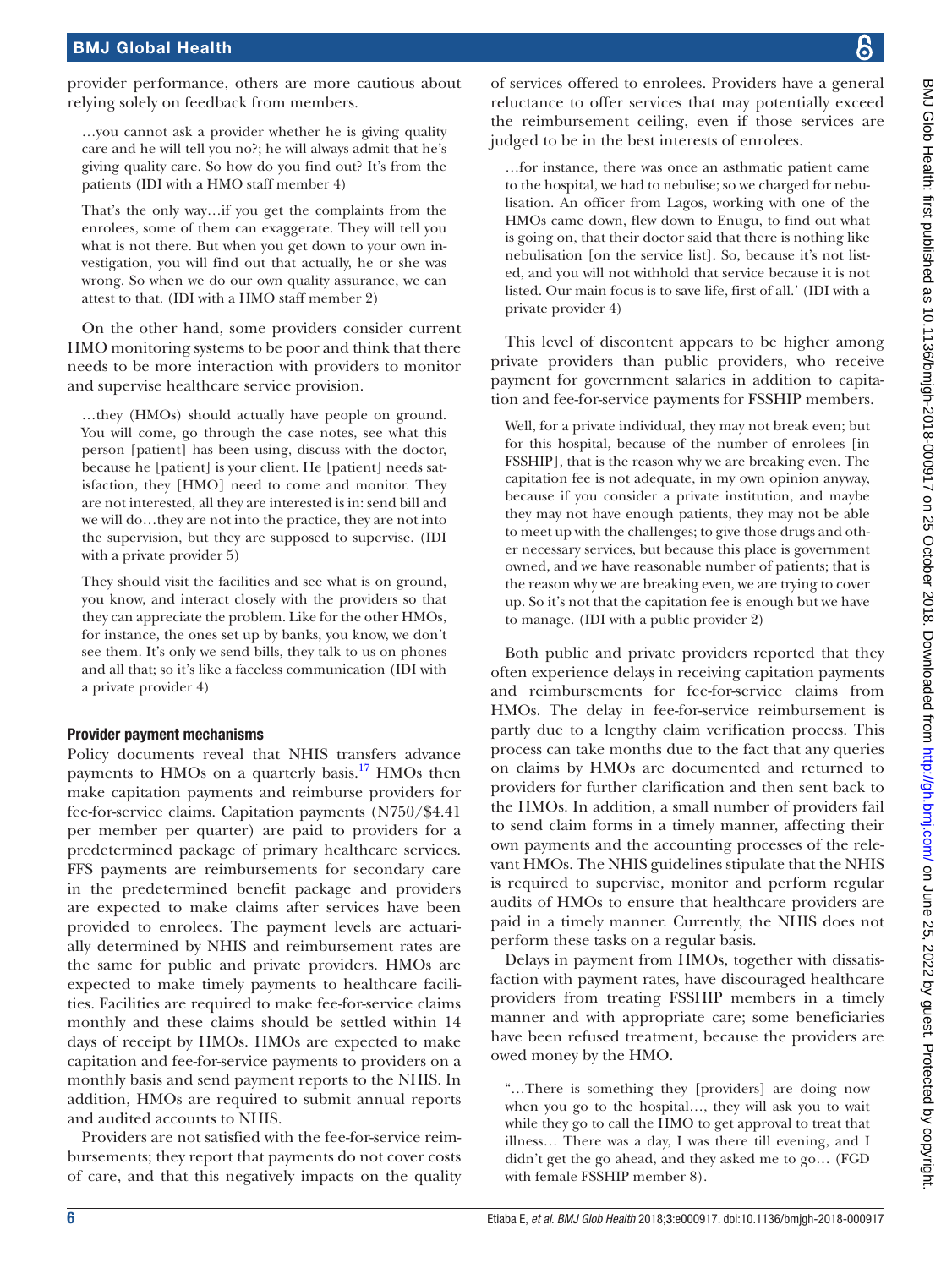…NHIS patients are like the riffraff, poor people, the common masses, the nobodies. And so any time you come in there under platform of NHIS, they look down on you, you don't get attention you require. (FGD with female FSSHIP member 2).

In addition to payment delays, providers report that payments rates have not been adjusted along with inflation rates since inception of the programme, and as a result, services to beneficiaries are constrained.

## Transparency in decision making

Under FSSHIP, NHIS is given authority to decide on benefit entitlements, provider payment rates and payment mechanisms and to select providers. Healthcare providers, particularly private providers, complain about the 'top-down' approach to decision making and their exclusion from the decision-making process, particularly relating to decisions on provider payment rates, and providers are of the opinion that NHIS does not clearly communicate the decisions that they have made.

NHIS convened an expert committee to define benefit packages. An actuarial study was undertaken to determine rates for capitation and fee for service. The expert committee was comprised of a diverse group of actors including representatives of HMOs, providers, the NHIS, civil society organisations, academia and the Federal Ministry of Health. Although a number of providers were part of the expert committee, there was discontent among providers about not being fully involved in the decision-making process on benefit packages and provider fees.

…we normally have agreement with them, though the agreement is just a verbatim of national health insurance agreement, the one that HMOs normally prepare. So, they are following NHIS formula. Most of the agreement, we don't even question it because it is already prepared and handed over to us. So we are not participating in the preparation of the agreement. So it is just like unequal bargaining. The capitation fee, they just fixed it, we just swallow it as it is, whether it is enough or not enough. There is nothing we can say because it is a national thing…! (IDI with a public provider 2)

It's terrible! It's like playing a football match and somebody is bringing the referee and where the goal post will be. They will choose everything; chose their own tariff; but I think it's changing now. Like personally, in our own hospital, if you are going to pay us fee-for-service, it must be my own tariff. You don't bring a tariff and tell me to use; we must sit down, check the costing ourselves…. (IDI with a private provider 5)

Providers are of the opinion that adequate and regular communication between NHIS, HMOs, providers and FSSHIP members is necessary and will foster a more satisfying relationship among all parties.

It's going to benefit both the enrolees and the providers and even the HMOs because the thing is this: when we discuss, we are in the field, we see these patients, we see most of them that have these problems. Then if for example, an

enrolee has a problem with a provider, and he reports to the HMOs, at least, the problem now, you now hear from the two sides; not just from the enrolee but from the provider. Now it's going to be beneficial to everybody because there will be a kind of a feedback – getting an avenue to feedback from the field. So when you get feedback, you can evaluate. At least, it will be a source of evaluation for your own programme, for you to be able to say, okay, this thing, is it really working? What is the enrolee satisfaction? What is the provider satisfaction and all that? If the provider is not satisfied and the enrolee is not satisfied, obviously your programme is not working. (IDI with a private provider 5)

# **DISCUSSION**

This article explores the relationship between purchasers (NHIS and HMOs) and healthcare providers in the FSSHIP, assessing its functioning from a strategic purchasing perspective and examining how policy levers such as accreditation, monitoring, provider payment mechanisms and decision-making mechanisms, all part of purchasing arrangements, have shaped this relationship.

The results of our analysis show that in practice, these policy levers are not being used in such a way as to produce the desired health service outcomes of efficiency and quality. For example, although the NHIS accredits healthcare providers to operate as part of FSSHIP, reaccreditation is rarely undertaken, and the quality of healthcare services delivered by FSSHIP registered providers is not monitored. Many HMOs regularly undertake financial audits of healthcare providers to ensure claims for fee-for-service payments are justified, but similar, rigorous monitoring of clinical quality is infrequent.

The study identified poor governance in the two-tiered purchasing mechanism and found it to be a major cause of poor implementation of strategic purchasing tools. A combination of financial and human resource constraints and a range of political issues have resulted in the NHIS being ineffective in both providing stewardship to HMOs and monitoring the performance of HMOs in their role as purchasing administrators. In addition, NHIS has failed to provide effective direction to HMOs on their expected tasks, and HMOs lack clarity on what aspects of healthcare provider performance they are supposed to monitor and how this should be done. This has resulted in wide variation in how HMOs undertake their FSSHIP purchasing administrator roles. Ambiguous policy design and limited capacity of purchasers constrain the effective use of strategic purchasing levers by purchasers. These findings were also identified as challenges to strategic purchasing in some other LMIC settings.<sup>211 26 27</sup>

Other countries that employ private firms to act as purchasing administrators in public mandatory health financing mechanisms experience similar problems to those of the HMOs under the Nigerian FSSHIP. For example, in India, the Rashtriya Swasthya Bima Yojana (RSBY) uses insurance companies to act as purchasing administrators, and the insurance companies are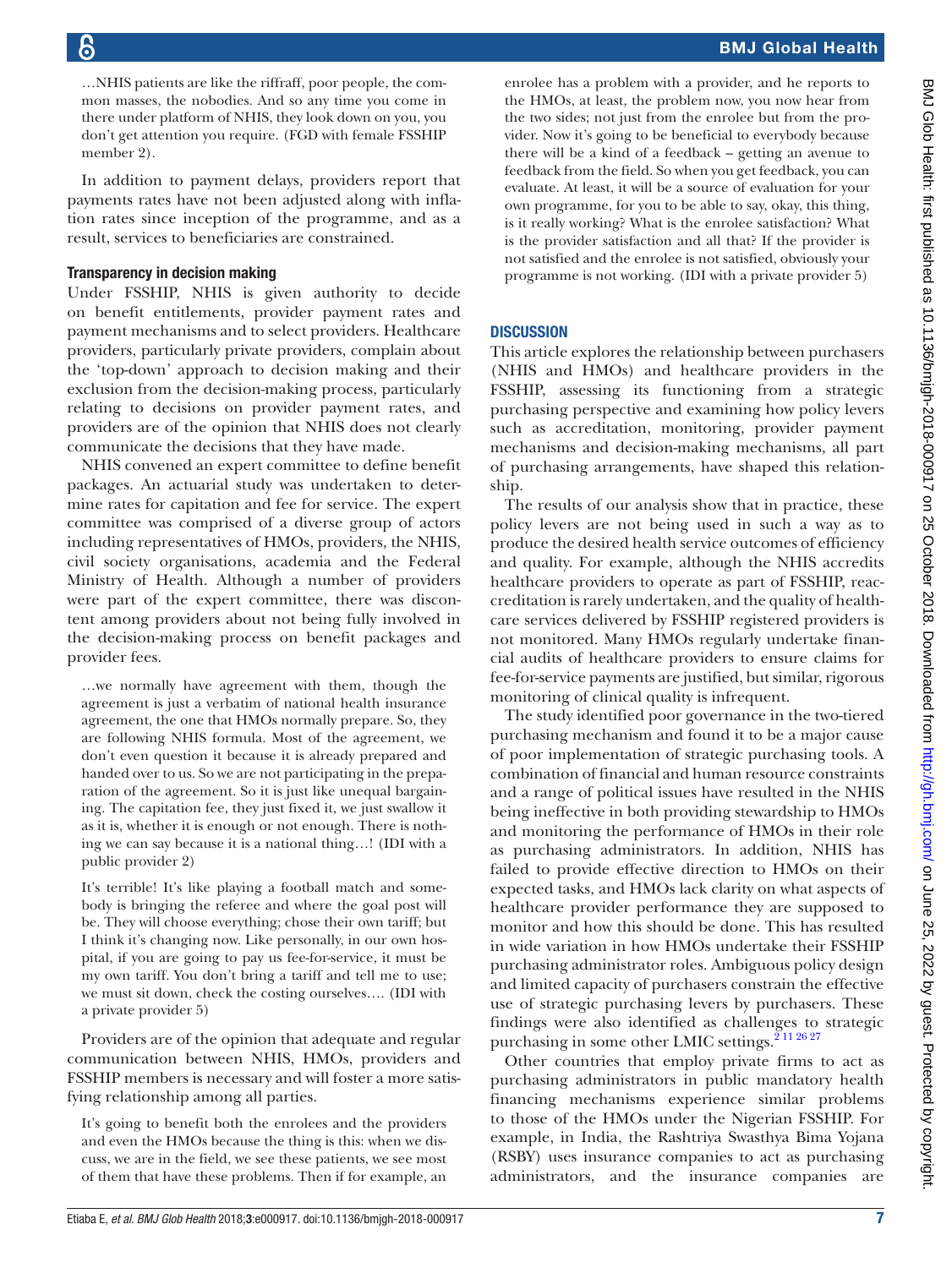responsible for enrolling members, accrediting hospitals, processing claims and reimbursing hospitals. However, there is no clear measure in place for the Indian government to monitor the performance of the private firms and, in practice, low-income beneficiaries are still making out-of-pocket payments when accessing healthcare services.[10](#page-8-4) The Georgian government also contracts private firms to manage the country's public insurance scheme for the poor population. However, unlike the FSSHIP, beneficiaries have an annual opportunity to change their insurance administrator if they are unsatisfied with services provided, potentially motivating insurance administrators to deliver quality services. Despite this opportunity, evidence reveals that improper practices by private insurance companies, including delayed enrolment and overly aggressive utilisation management, are critical factors in preventing the desired impact of the scheme from being realised and so unable to protect the poor from catastrophic healthcare expenditure.<sup>28</sup>

Healthcare providers often experience delayed payment from HMOs and have expressed strong dissatisfaction with payment rates. While payment mechanisms can be used to encourage healthcare providers to supply quality and efficient healthcare services, delays in payments and dissatisfaction with payment rates have had an adverse effect on healthcare service delivery under FSSHIP. Private providers appear to be more affected by payment delays and perceived low payment rates than public providers. $29\frac{30}{10}$  Similar issues associated with the timing and rates of payments have also been reported in India and Malawi. $10^{10}27$  In Thailand, where payments are adjusted annually in line with inflation rates, less provider dissatisfaction is reported.<sup>1131</sup>

Two factors appear to be at play. First, current policy guidelines give NHIS absolute autonomy and consequently, the decision-making process has not been inclusive of providers after the initial consultations at the programme inception. Second, an absence of clear communication and feedback channels further constrains transparency in decision making by NHIS. Decisions are perceived to be top-down, and this has led to dissatisfaction among providers who are already restricted from exercising the freedom to choose HMOs. Providers want to be involved in deciding benefit packages, capitation rates and rates of fee-for-service reimbursements. In another Nigerian state, the failure to include providers in the FSSHIP decision-making process caused providers to be disinterested in the programme and led to the state choosing not to adopt the FSSHIP.<sup>26</sup>

The experiences and opinions of FSSHIP held by different providers are affected by the time at which they entered the programme, with providers who were present at the inception of the programme feeling that they were included in some aspects of the decision making and providers who joined later feeling less included. Failure of NHIS to maintain communication with providers has meant that later entrants into FSSHIP are not well engaged with NHIS. Many providers are of the opinion

that purchasing decisions are made by NHIS with a top-down approach. As a result, providers tend to be uncommitted to the ideals of the programme, especially when decisions do not align with their own interests. Poor communication and hierarchical decision making have been widely identified as constraints.<sup>2</sup> Vested interests by influential and powerful people in the NHIS organisation and government may be an additional constraint.<sup>32</sup>

The case study approach of the study may limit the generalisability of the study findings to the rest of the country. Further studies are required to obtain robust theoretical inferences and/or identify contrasts between states to further understand the strategic purchasing relationship between the two tiers of purchasers and the healthcare providers operating under FSSHIP. It is also important to look at the purchaser–provider relationship in association with other purchasing relationships and examine the role that citizens and government can play in the governance of the purchaser–provider relationship.

The failure to use purchasing strategically has potentially negative consequences for quality and efficiency in healthcare service provision. Delays in payments to healthcare providers, coupled with dissatisfaction with provider payment rates appear to have resulted in healthcare providers having unfavourable attitudes towards FSSHIP member patients. The FSSHIP scheme currently suffers from low participation rates.<sup>[33](#page-8-19)</sup> The fact that FSSHIP members have negative experiences when accessing healthcare services may further exacerbate problems with the uptake of the FSSHIP scheme by formal sector workers. Furthermore, low coverage of the population constrains the ability of purchasers to use economic power to undertake strategic purchasing. The experience of FSSHIP in Nigeria is illustrative of the vicious cycle caused when a purchasing mechanism malfunctions. Beneficiaries in the Indian RSBY have also experienced suboptimal care due to providers' dissatisfaction with payments.

In conclusion, FSSHIP purchasers are not using strategic purchasing tools to improve healthcare service provision for members. This is due to mal-functioning of the two-tiered purchasing mechanism wherein NHIS does not effectively provide stewardship in monitoring and guiding HMOs to fulfil their roles and responsibilities as purchasing administrators. With accreditation left to NHIS, they tend to overlook failures as they are interested in extending healthcare coverage and healthcare spending. The lack of HMO choice by enrolees, as well as the conflict of interest in the participation of HMOs as NHIS governors are also sources of failure.

A number of policy recommendations flow from these findings. First, the governance framework for healthcare purchasing in the NHIS should be revised to ensure clarity in the roles of purchasers (NHIS and HMOs) at both levels in of the system. Second, NHIS requires capacity building for active supervision, monitoring and evaluation of health services provided to enable it provide stronger stewardship of the FSSHIP. Third,